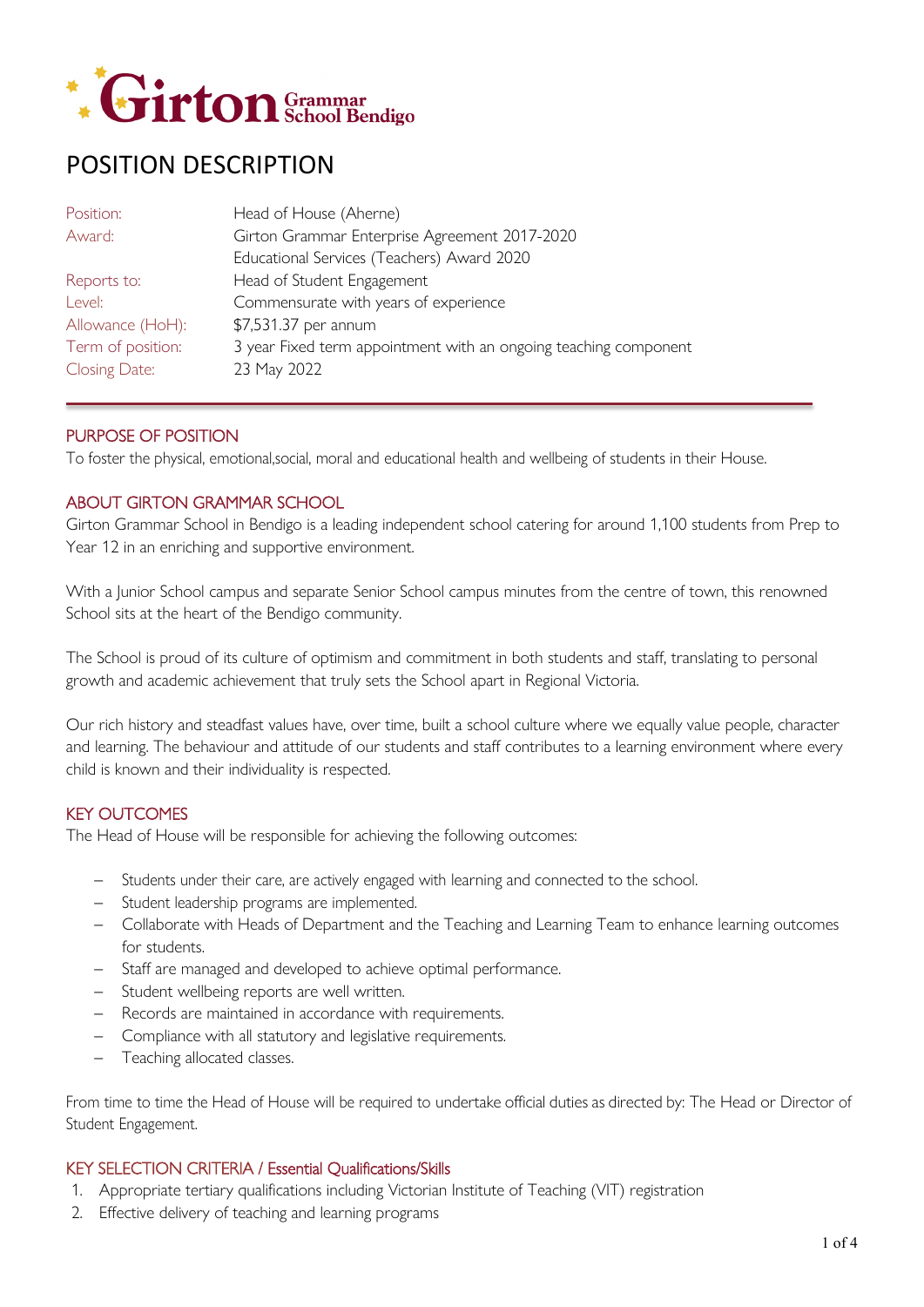- 3. Strong interpersonal skills
- 4. Commitment to child safety, demonstrating an understanding of appropriate behaviours when engaging with children, including children with diverse needs and backgrounds
- 5. Demonstrated commitment to student wellbeing
- 6. Strong skills in the use of information and communication technologies (ICT), especially as they relate to teaching and learning
- 7. Sound organisational and planning skills
- 8. Commitment to co-curricular activities.

## **Capabilities**

Influences, empowers, motivates, and inspires others to achieve or exceed performance expectations Envisions, evaluates, and implements new possibilities, actively employing contemporary Information and Communications Technologies that enhance learning.

## Teaching at Girton Grammar School

Girton Grammar School values the development in each student of the skills which underpin intellectual growth. Inherent is a deep respect for the various academic disciplines, which provide the analytical tools through which to describe, interrogate, understand, and expand a student's view of the world. Creativity, curiosity, collaboration, and communication are key elements that contribute to intellectual growth and future achievement. Discernment and critical awareness are vital in a world where information is prolific but needs to be tested. Within this context, students will acquire the habits of mind necessary to support their academic growth and success.

- − Teachers at Girton Grammar school are professional people and this is reflected in their teaching and in their relationships with students, parents and other staff members.
- − Teachers are at all times responsible to the Head for duties relating to effective teaching, student welfare and other duties.
- − Teachers are expected to support the School's aims, policies, procedures and philosophy.

# Teaching and learning

Girton Grammar School's [Statement of Effective Student Learning](https://www.girton.vic.edu.au/images/documents/GGS-Statement-of-Effective-Learning-A3-SPREADS-2015.pdf) articulates the role teachers are expected to play in the learning of its students. All teachers are required to undertake an annual review process to maintain the standards at the Proficient Teacher Level as determined by VIT and are expected to employ a variety of teaching strategies to effectively implement the curriculum and actively engage students in the learning process.

## Student wellbeing

Girton Grammar School's [Statement of Effective Pastoral Care](https://www.girton.vic.edu.au/images/documents/GGS-Statement-of-Effective-Pastoral-Care.pdf) outlines the role teachers are expected to play in the care and nurturing of each student.

## Duties outside school hours

- − Participate in the School's Co-Curriculum program.
- − Attend School staff meetings, departmental meetings and other meetings, as scheduled
- − Be available for, and participate in, Parent/Teacher interviews.
- − Participate in Speech Night, information nights, open days and other designated significant School activities
- − Attend School Outdoor Education Camps or other Curriculum Camps, if required
- − Undertake professional development sessions

# Professional learning

Teachers are required to:

- − Participate in Professional Development so as to increase professional knowledge, strengthen teaching effectiveness and improve outcomes for students.
- Support school-wide professional learning through the sharing of professional knowledge and practices with colleagues
- Participate in a cyclical appraisal process to improve knowledge and practice.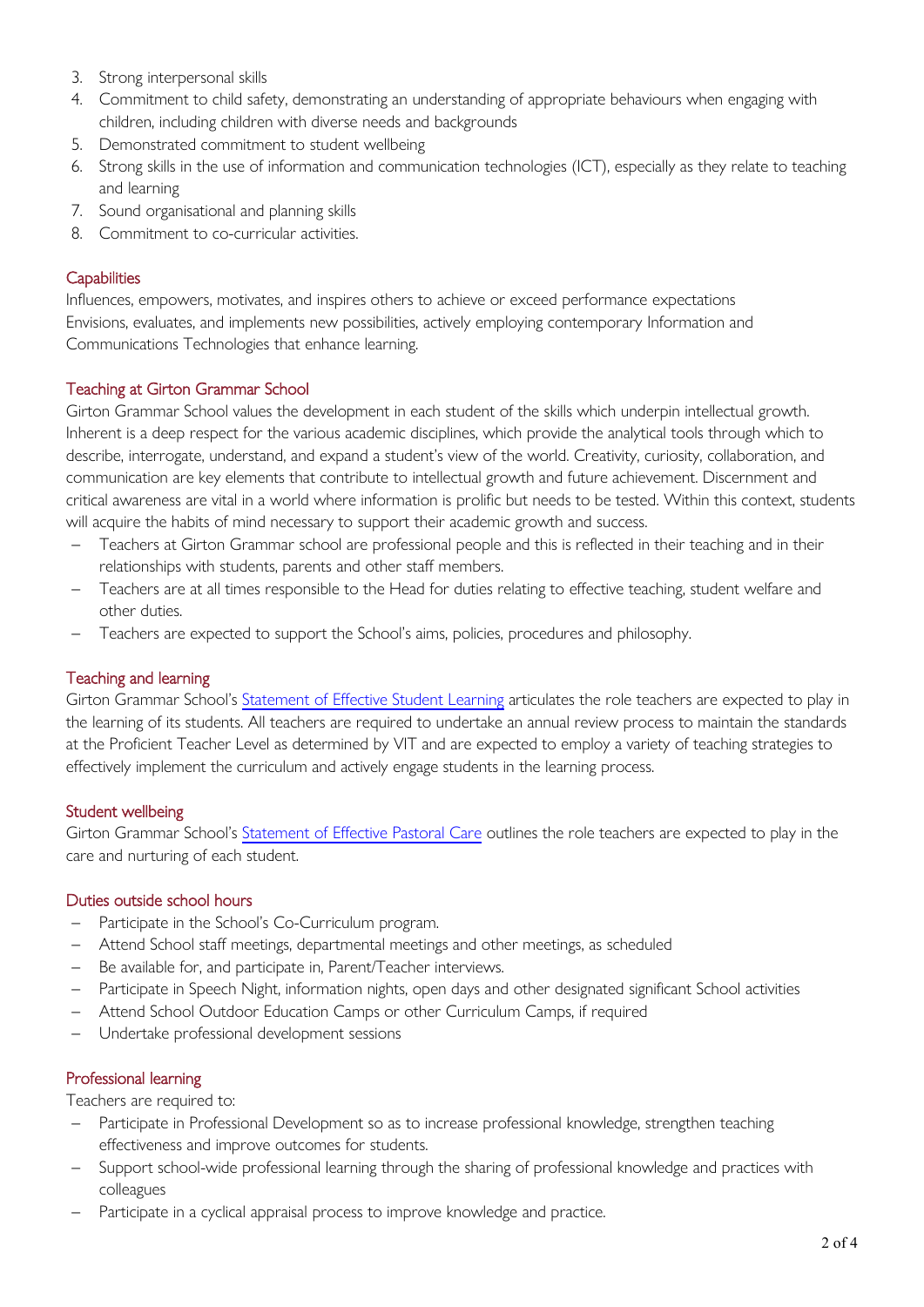## Other general duties

Teachers are required to:

- − Attend promptly and actively supervise students whilst on yard duty and during other activities
- − Cover classes for colleagues as is reasonably required and in accordance with the extra period roster
- − Consult with the Heads of Department and the Heads of House, when necessary
- − Punctually attend timetabled lessons, meetings and timetabled activities
- − Carry out the administrative requirements of the School
- − Other duties, as variously required by the Head.
- Participation in House and Sporting events.

#### Mission and Values

All staff must have an understanding of and commitment to working within the School's stated values in striving towards achievement of our mission. Further information regarding expectations of staff can be found in the Mission and Values document on Girton Grammar School's website.

#### Student wellbeing

Girton Grammar School's Statement of Pastoral Care outlines the role teachers are expected to play in the care and nurturing of each student.

## CHILD SAFFTY

Girton Grammar School is committed to promoting child safety, children's wellbeing and protecting children from abuse. Ministerial Order 870 requires the School to implement child safety standards and to accommodate and take the needs of all children into account when creating a child safe environment. All staff must comply with the School's child safety policies and related policies and procedures, uphold the overarching principles and values set out, and take all reasonable steps to promote the safety of children. All employees at Girton Grammar School are required to :

- − Have a current Working with Children's Check or VIT registration
- − Complete all mandatory reporting training and education about Child safety
- − Adhere to the Schools Child protection Policies, Staff code of conduct, policies and procedures
- Report suspected cases of child abuse in accordance with school policy.

## OCCUPATIONAL HEALTH AND SAFETY (OHS)

Workplace health and safety is the responsibility of all staff. All staff are responsible and accountable for:

- Demonstrating a full awareness of work health and safety issues and School OHS instructions, policies and procedures including, but not limited to, any first aid or emergency procedures and ensuring compliance with these
- − Assuming allocated roles in the School's emergency response or occupational health and safety structures
- Taking reasonable care of their own health and safety and the health and safety of others who may be affected by their acts or omissions
- − Promoting a safe work environment by raising OHS issues in a timely, constructive and solution orientated manner with a Manager or the OHS Committee
- immediately reporting any Notifiable Incident or any identified health and safety matter via the appropriate channels

## COVID-19 Safety

Girton Grammar School is committed to the health and safety of its staff, students and broader school community, which includes preventing the spread of diseases such as COVID-19 on campus and amongst members of the school community. In accordance with our commitment and compliance with the Victorian Government COVID-19 Mandatory Vaccination Health Order, all staff, as a condition of their employment, are required to be fully vaccinated against COVID-19

## ADDITIONAL INFORMATION.